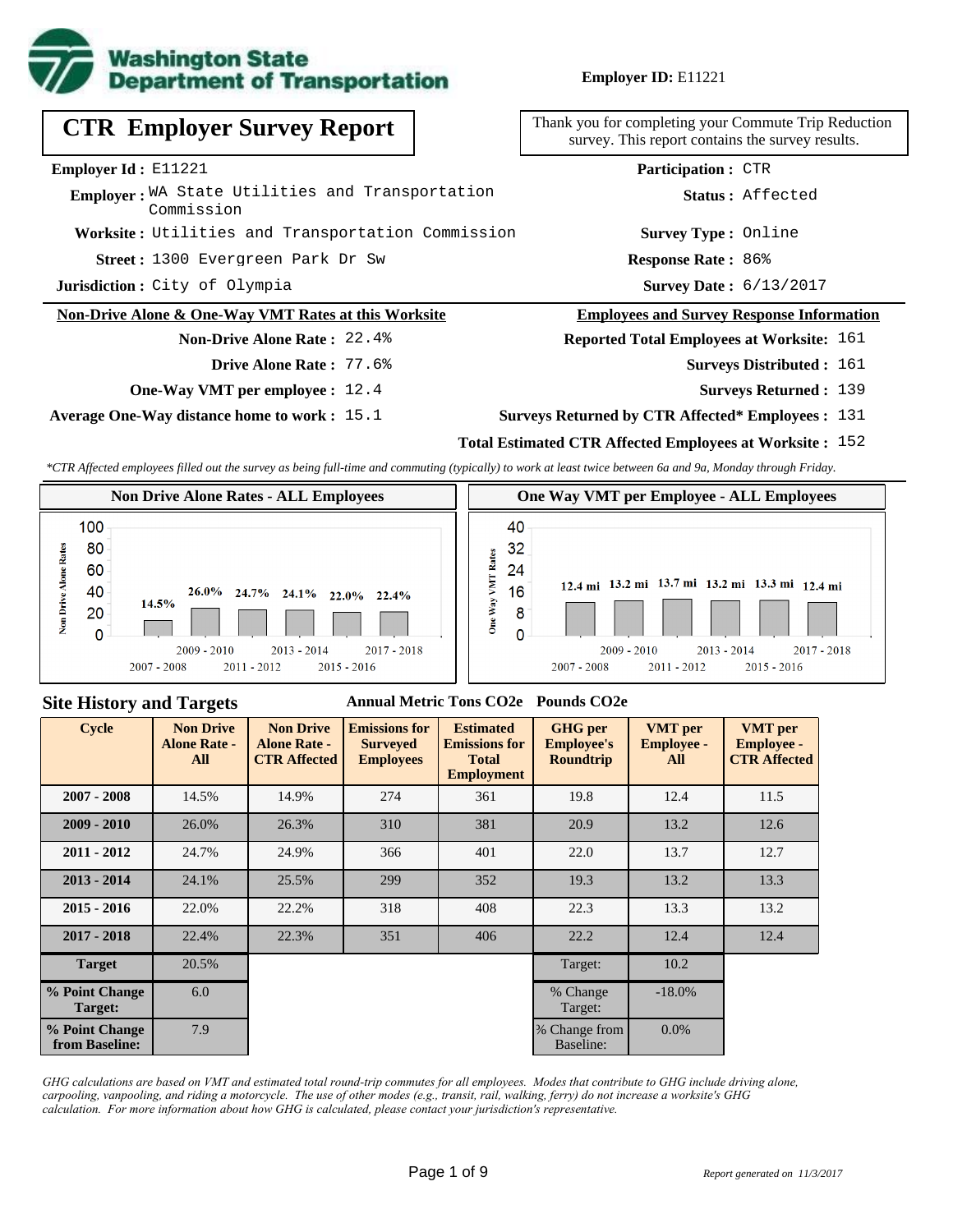# **Washington State<br>Department of Transportation**

## **Commute Trips By Mode - All Employees**

**Q.4: Last week, what type of transportation did you use each day to commute TO your usual work location? (Mode used for the longest distance.)**



*\* Motorcycle-1 is now included in Drive Alone and Motorcycle-2 is included in Carpool. Information about these trips is still available by request.*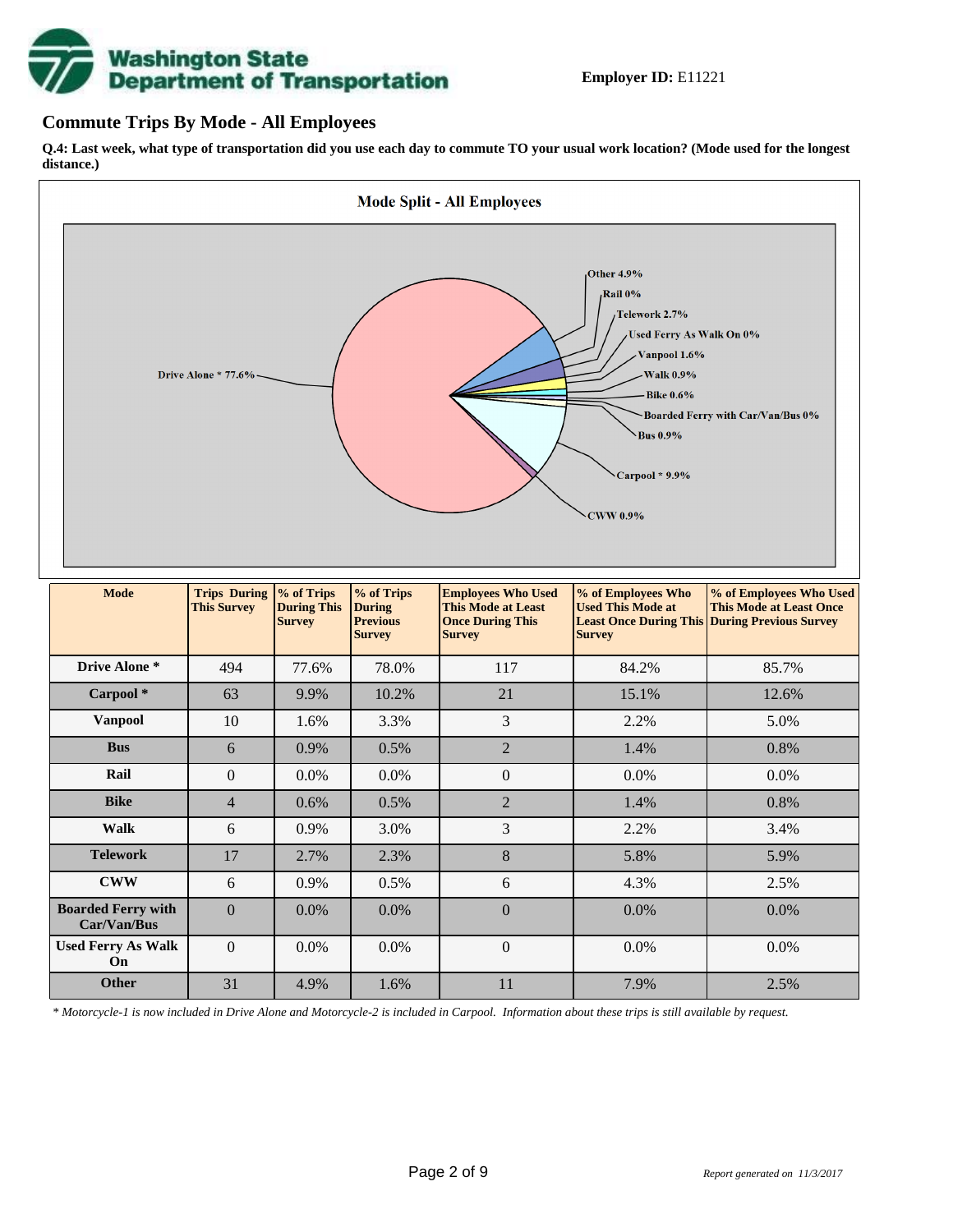

## **Commute Trips By Mode - Affected Employees**

**Q.4: Last week, what type of transportation did you use each day to commute TO your usual work location? (Mode used for the longest distance.)**



*\* Motorcycle-1 is now included in Drive Alone and Motorcycle-2 is included in Carpool. Information about these trips is still available by request.*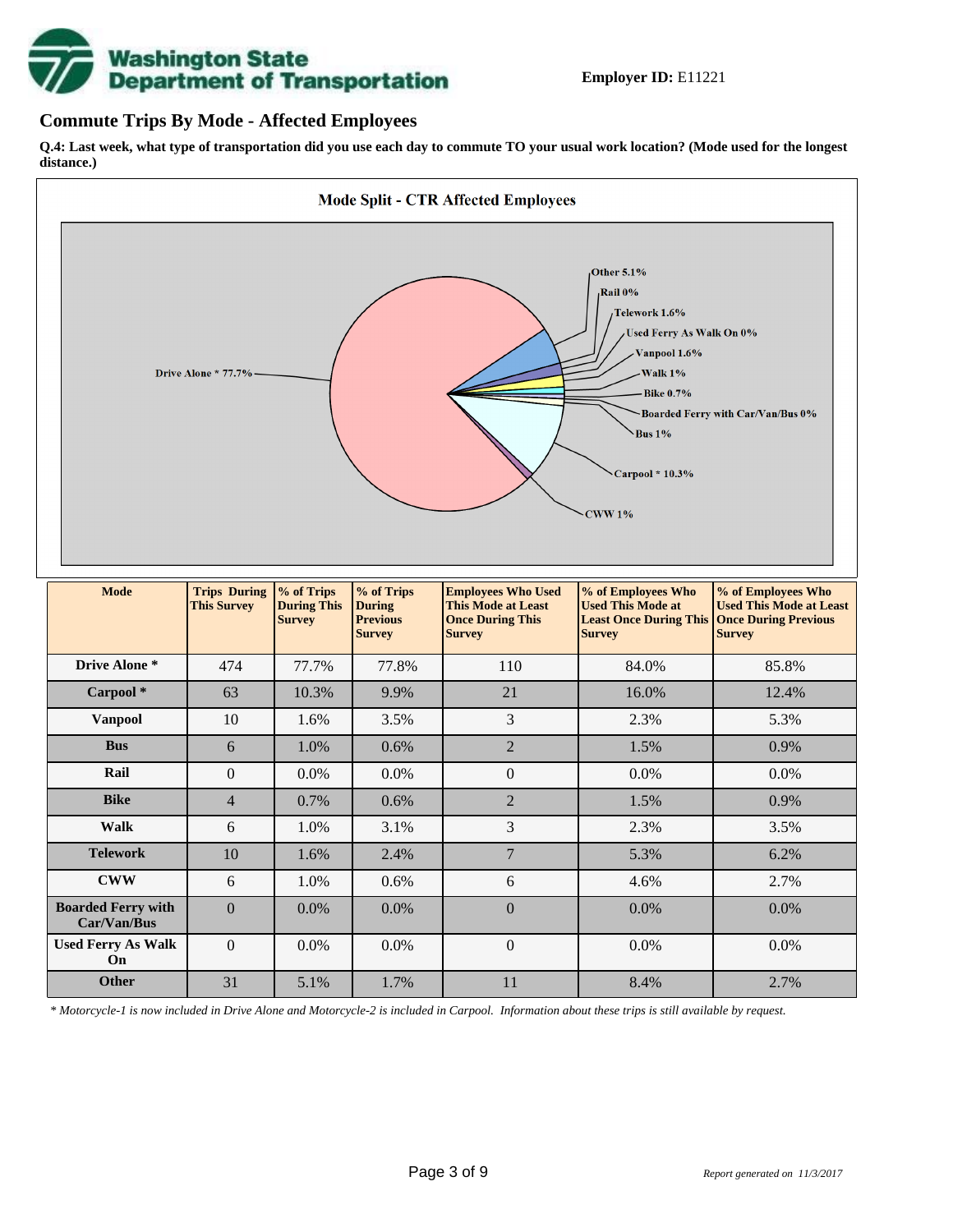

# **Alternative Modes - Number of Employees Who Used a Non-Drive Alone Mode:**

| <b>Non-Drive Alone</b><br><b>Number Of Days</b> | Exactly this $# of$<br><b>Employees</b> | <b>Exactly this % of</b><br><b>Employees</b> | At least # of<br><b>Employees</b> | At least % of<br>employees |
|-------------------------------------------------|-----------------------------------------|----------------------------------------------|-----------------------------------|----------------------------|
| 0 Day                                           | 96                                      | 69%                                          | 139                               | 100%                       |
| 1 Days                                          | 11                                      | 8%                                           | 43                                | 31%                        |
| 2 Days                                          | 5                                       | 4%                                           | 32                                | 23%                        |
| 3 Days                                          | 5                                       | 4%                                           | 27                                | 19%                        |
| 4 Days                                          | 5                                       | 4%                                           | 22                                | 16%                        |
| 5 Days                                          | 16                                      | 12%                                          | 17                                | 12%                        |
| <b>6 or More Days</b>                           |                                         | 1%                                           |                                   | 1%                         |

## **Count by Occupancy of Carpools and Vanpools**

**Q.4 If you used a carpool or vanpool as part of your commute, how many people (age 16 or older) are usually in the vehicle?**

| <b>Ridesharing Occupancy</b> | <b>Mode</b> | <b>Response Count</b> |
|------------------------------|-------------|-----------------------|
| $2*$                         | Carpool     | 59                    |
| 3                            | Carpool     | $\overline{4}$        |
| 4                            | Carpool     | $\boldsymbol{0}$      |
| 5                            | Carpool     | $\boldsymbol{0}$      |
| >5                           | Carpool     | $\overline{0}$        |
| $<$ 5                        | Vanpool     | 5                     |
| 5                            | Vanpool     | 5                     |
| 6                            | Vanpool     | $\boldsymbol{0}$      |
| 7                            | Vanpool     | $\boldsymbol{0}$      |
| 8                            | Vanpool     | $\boldsymbol{0}$      |
| 9                            | Vanpool     | $\boldsymbol{0}$      |
| 10                           | Vanpool     | $\overline{0}$        |
| 11                           | Vanpool     | $\overline{0}$        |
| 12                           | Vanpool     | $\boldsymbol{0}$      |
| 13                           | Vanpool     | $\boldsymbol{0}$      |
| 14                           | Vanpool     | $\overline{0}$        |
| >14                          | Vanpool     | $\boldsymbol{0}$      |

\* Motorcycle-2 counted with Carpool-2 for this table.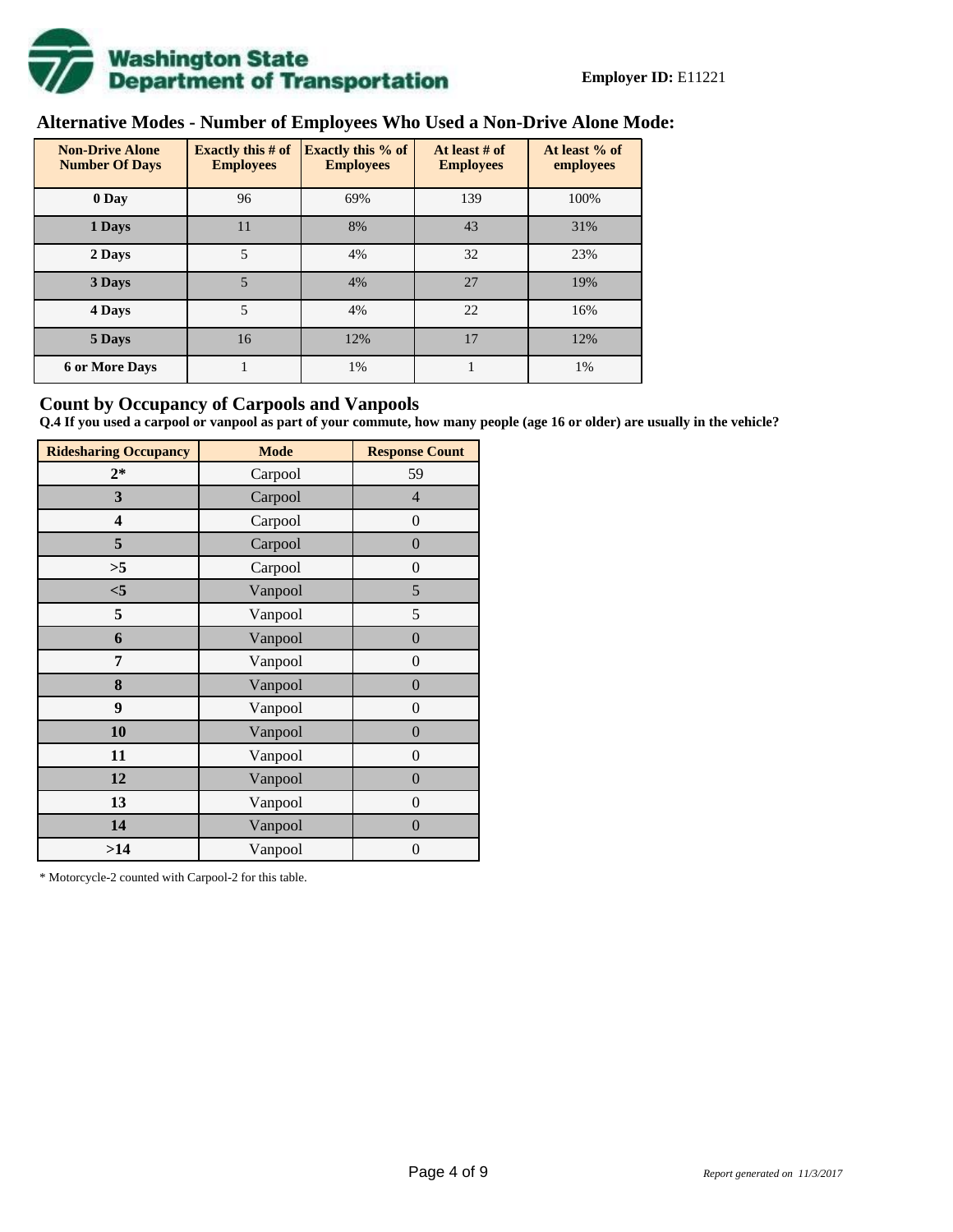

# **Reported Work Schedule - All Employees**

**Q.8 Which of the following best describes your work schedule?**

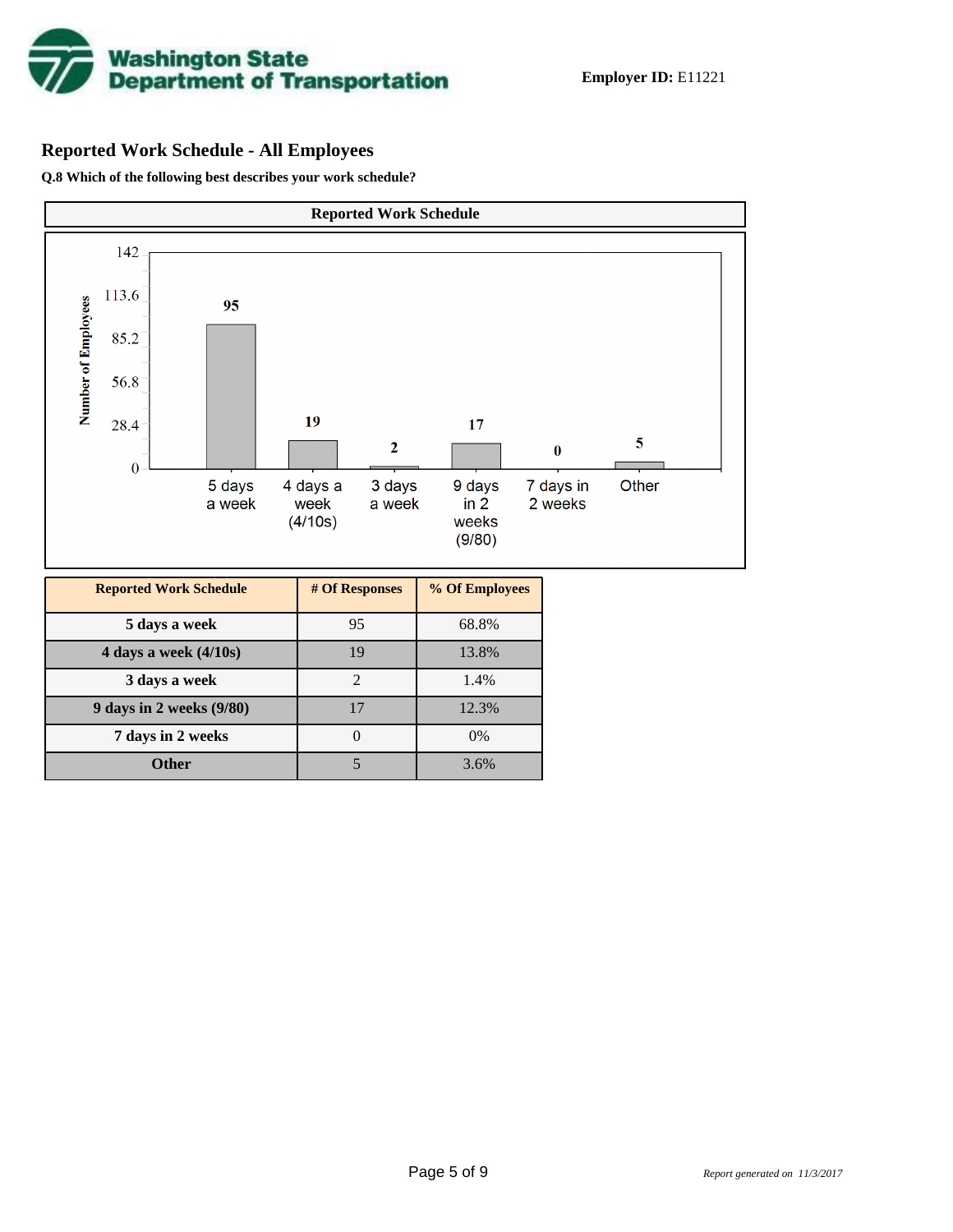

## **Parking and Telework**

**Q.9: On the most recent day that you drove alone to work, did you pay to park? (Mark "yes" if you paid that day, if you prepaid, if you are billed later, or if the cost of parking is deducted from your paycheck.)**



**Q.10: How many days do you typically telework?**

| <b>Telework Frequency</b>           | # of Responses | % of Responses |
|-------------------------------------|----------------|----------------|
| No Answer/Blank                     |                | 0.7%           |
| I don't telework                    | 94             | 67.6%          |
| Occasionally, on an as-needed basis | 24             | 17.3%          |
| 1-2 days/month                      | 5              | 3.6%           |
| 1 day/week                          | 5              | 3.6%           |
| 2 days/week                         |                | $0.7\%$        |
| 3 days/week                         | 9              | 6.5%           |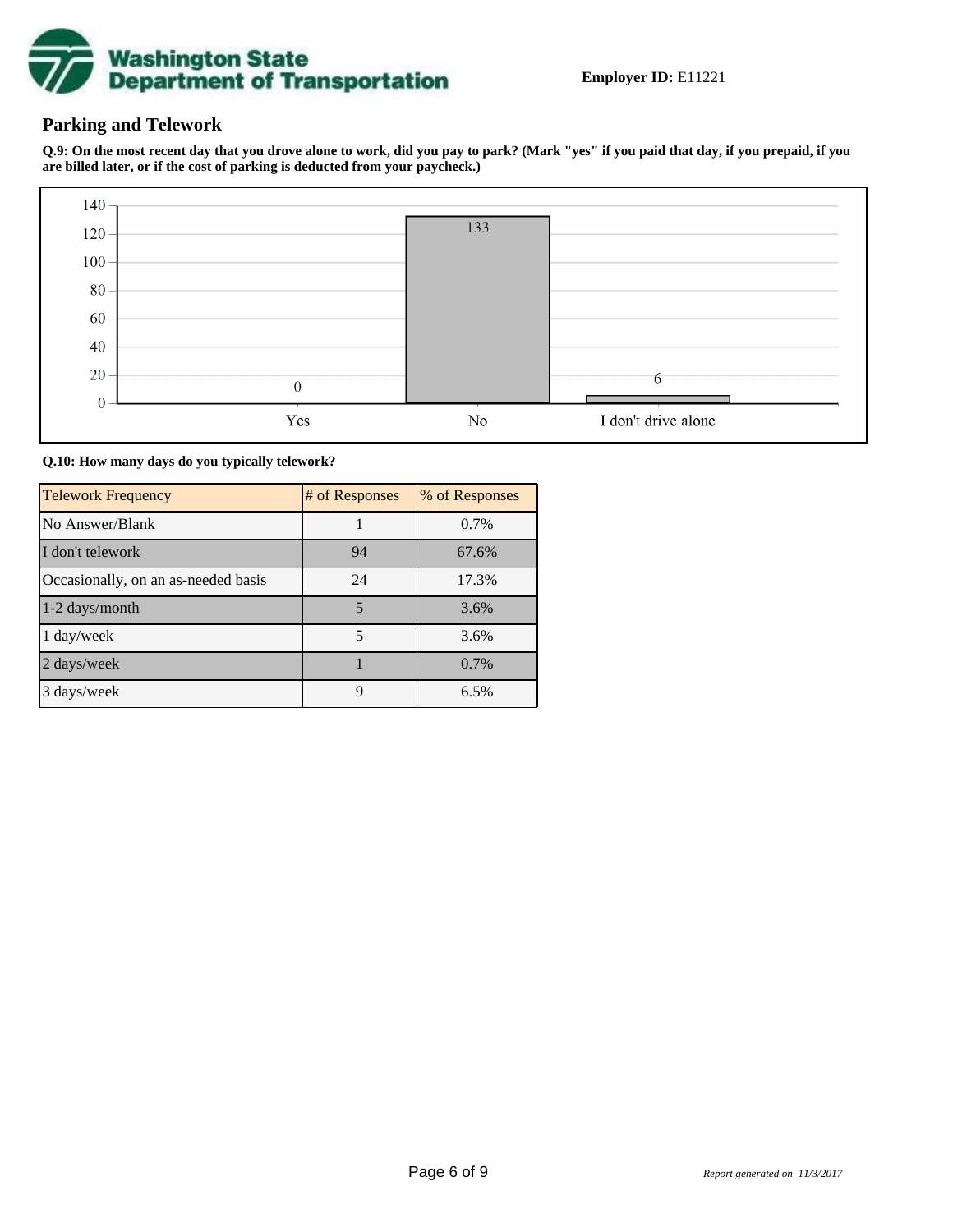

## **Reasons for driving alone to work/not driving alone to work**

**Q11. When you do not drive alone to work, what are the three most important reasons?**

| <b>Question Text</b>                                           | # of Responses | % of Responses |
|----------------------------------------------------------------|----------------|----------------|
| To save money                                                  | 35             | 14.2%          |
| Financial incentives for carpooling, bicycling or walking.     | 33             | 13.4%          |
| Personal health or well-being                                  | 33             | 13.4%          |
| Environmental and community benefits                           | 32             | 13.0%          |
| I have the option of teleworking                               | 28             | 11.3%          |
| Other                                                          | 25             | 10.1%          |
| Free or subsidized bus, train, vanpool pass or fare benefit    | 18             | 7.3%           |
| Driving myself is not an option                                | 16             | 6.5%           |
| Emergency ride home is provided                                | 11             | 4.5%           |
| To save time using the HOV lane                                | 8              | 3.2%           |
| Cost of parking or lack of parking                             | 7              | 2.8%           |
| Preferred/reserved carpool/vanpool parking is provided         | $\mathbf{1}$   | 0.4%           |
| I receive a financial incentive for giving up my parking space | $\Omega$       | 0.0%           |

#### **Q12. When you drive alone to work, what are the three most important reasons?**

| <b>Question Text</b>                                      | # of Responses | % of Responses |
|-----------------------------------------------------------|----------------|----------------|
| I like the convenience of having my car                   | 81             | 24.2%          |
| Riding the bus or train is inconvenient or takes too long | 73             | 21.8%          |
| Family care or similar obligations                        | 69             | 20.6%          |
| <b>Other</b>                                              | 37             | 11.0%          |
| Bicycling or walking isn't safe                           | 31             | 9.3%           |
| My commute distance is too short                          | 23             | 6.9%           |
| My job requires me to use my car for work                 | 16             | 4.8%           |
| I need more information on alternative modes              | $\mathcal{R}$  | 0.9%           |
| There isn't any secure or covered bicycle parking         | $\mathfrak{D}$ | 0.6%           |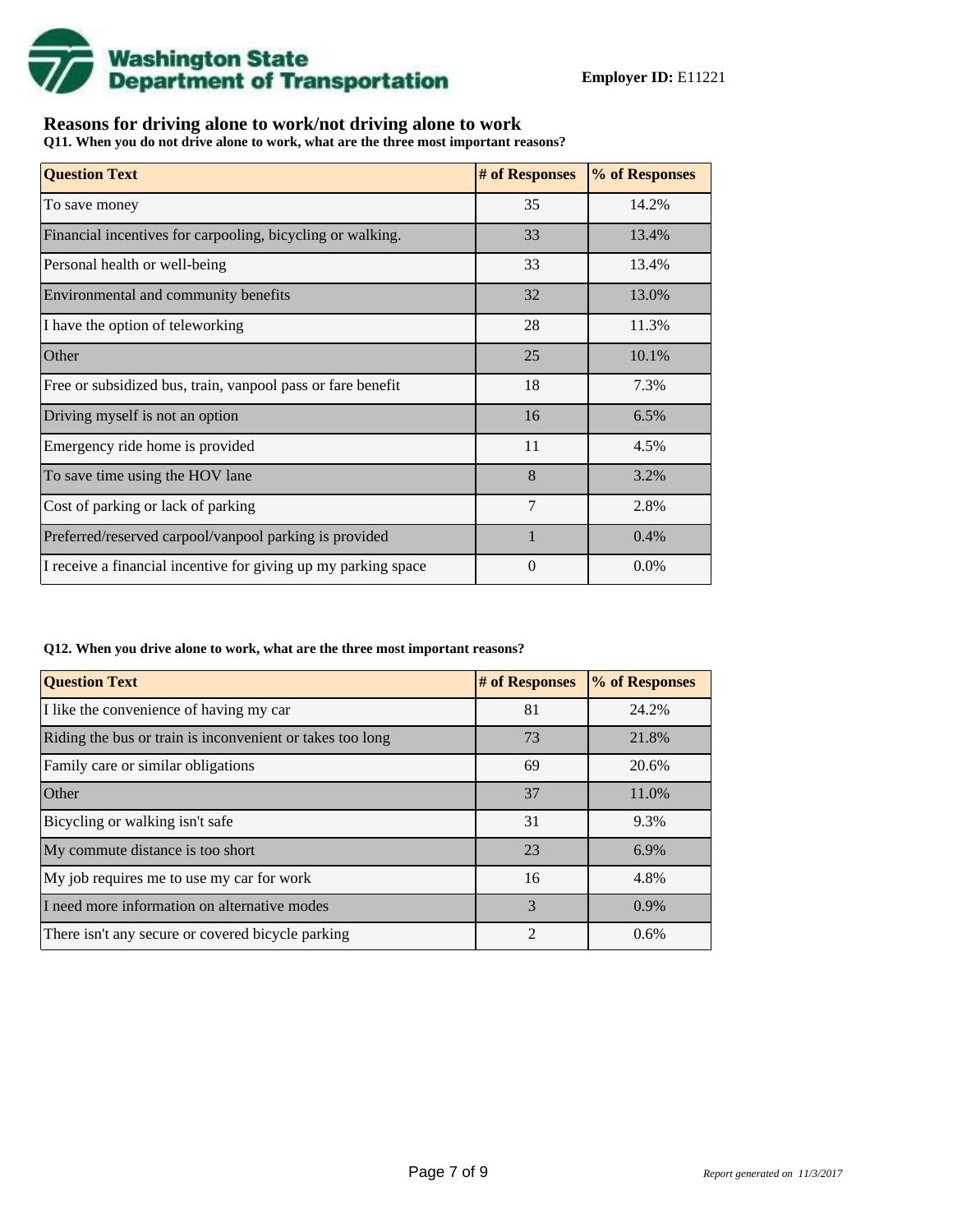

# **Commute Mode By ZipCode for All Employees**

**Q6. What is your home zip code?**

|               |                        |                            | <b>Weekly Count of Trips By Mode</b> |                  |                  |                  |                  |                  |                  |                  |                  |                  |                     |                  |                  |
|---------------|------------------------|----------------------------|--------------------------------------|------------------|------------------|------------------|------------------|------------------|------------------|------------------|------------------|------------------|---------------------|------------------|------------------|
| Home Zip code | <b>Total Employees</b> | <b>Employee Percentage</b> | <b>Drive Alone</b>                   | Carpool          | <b>Vanpool</b>   | Motorcycle       | Bus              | Train            | <b>Bike</b>      | <b>Walk</b>      | Telework         | <b>CWW</b>       | Ferry (Car/Van/Bus) | Ferry (walk-on)  | <b>Other</b>     |
| 98501         | 27                     | 19.42%                     | 121                                  | $\overline{2}$   | $\boldsymbol{0}$ | 5                | $\overline{0}$   | $\boldsymbol{0}$ | $\overline{0}$   | $\boldsymbol{0}$ | $\boldsymbol{0}$ | $\boldsymbol{0}$ | $\mathbf{0}$        | $\boldsymbol{0}$ | $\boldsymbol{0}$ |
| 98502         | 16                     | 11.51%                     | 63                                   | 9                | $\boldsymbol{0}$ | $\boldsymbol{0}$ | $\boldsymbol{0}$ | $\boldsymbol{0}$ | $\boldsymbol{0}$ | $\mathbf{1}$     | $\boldsymbol{0}$ | $\mathbf{1}$     | $\boldsymbol{0}$    | $\boldsymbol{0}$ | 5                |
| 98512         | 14                     | 10.07%                     | 42                                   | $\boldsymbol{0}$ | $\boldsymbol{0}$ | $\boldsymbol{0}$ | $\boldsymbol{0}$ | $\boldsymbol{0}$ | $\boldsymbol{0}$ | $\overline{c}$   | $\,8\,$          | $\sqrt{2}$       | $\boldsymbol{0}$    | $\boldsymbol{0}$ | 5                |
| 98503         | 12                     | 8.63%                      | 56                                   | $\boldsymbol{0}$ | $\boldsymbol{0}$ | $\boldsymbol{0}$ | $\boldsymbol{0}$ | $\boldsymbol{0}$ | $\mathbf 1$      | $\boldsymbol{0}$ | $\boldsymbol{0}$ | $\boldsymbol{0}$ | $\boldsymbol{0}$    | $\boldsymbol{0}$ | $\boldsymbol{0}$ |
| 98506         | $8\,$                  | 5.76%                      | $22\,$                               | $\sqrt{6}$       | $\boldsymbol{0}$ | $\mathbf{1}$     | 5                | $\boldsymbol{0}$ | $\boldsymbol{0}$ | $\boldsymbol{0}$ | $\overline{2}$   | $\boldsymbol{0}$ | $\boldsymbol{0}$    | $\boldsymbol{0}$ | $\boldsymbol{0}$ |
| 98513         | $\bf 8$                | 5.76%                      | 20                                   | $\overline{4}$   | $\boldsymbol{0}$ | 5                | $\boldsymbol{0}$ | $\boldsymbol{0}$ | $\overline{0}$   | $\boldsymbol{0}$ | $\boldsymbol{0}$ | $\mathbf{1}$     | $\boldsymbol{0}$    | $\boldsymbol{0}$ | $\sqrt{6}$       |
| 98584         | $\sqrt{6}$             | 4.32%                      | 23                                   | $\sqrt{6}$       | $\boldsymbol{0}$ | $\boldsymbol{0}$ | $\boldsymbol{0}$ | $\boldsymbol{0}$ | $\boldsymbol{0}$ | $\boldsymbol{0}$ | $\boldsymbol{0}$ | $\boldsymbol{0}$ | $\boldsymbol{0}$    | $\boldsymbol{0}$ | $\boldsymbol{0}$ |
| 98579         | 5                      | 3.60%                      | 19                                   | $\boldsymbol{0}$ | $\boldsymbol{0}$ | $\boldsymbol{0}$ | $\boldsymbol{0}$ | $\boldsymbol{0}$ | $\overline{0}$   | $\boldsymbol{0}$ | $\boldsymbol{0}$ | $\boldsymbol{0}$ | $\boldsymbol{0}$    | $\boldsymbol{0}$ | $\boldsymbol{0}$ |
| 98516         | $\overline{4}$         | 2.88%                      | 16                                   | 5                | $\boldsymbol{0}$ | $\boldsymbol{0}$ | $\boldsymbol{0}$ | $\boldsymbol{0}$ | $\boldsymbol{0}$ | $\boldsymbol{0}$ | $\boldsymbol{0}$ | $\boldsymbol{0}$ | $\boldsymbol{0}$    | $\boldsymbol{0}$ | $\boldsymbol{0}$ |
| 98541         | $\overline{4}$         | 2.88%                      | $\boldsymbol{7}$                     | $\boldsymbol{0}$ | 10               | $\boldsymbol{0}$ | $\boldsymbol{0}$ | $\boldsymbol{0}$ | $\overline{0}$   | $\boldsymbol{0}$ | $\boldsymbol{0}$ | $\boldsymbol{0}$ | $\boldsymbol{0}$    | $\boldsymbol{0}$ | $\boldsymbol{0}$ |
| 98387         | $\overline{3}$         | 2.16%                      | 13                                   | $\boldsymbol{0}$ | $\boldsymbol{0}$ | $\boldsymbol{0}$ | $\boldsymbol{0}$ | $\boldsymbol{0}$ | $\boldsymbol{0}$ | $\boldsymbol{0}$ | $\boldsymbol{0}$ | $\boldsymbol{0}$ | $\boldsymbol{0}$    | $\boldsymbol{0}$ | $\boldsymbol{0}$ |
| 98531         | $\overline{3}$         | 2.16%                      | 11                                   | 5                | $\boldsymbol{0}$ | $\boldsymbol{0}$ | $\boldsymbol{0}$ | $\boldsymbol{0}$ | $\overline{0}$   | $\boldsymbol{0}$ | $\boldsymbol{0}$ | $\boldsymbol{0}$ | $\boldsymbol{0}$    | $\boldsymbol{0}$ | $\boldsymbol{0}$ |
| 98532         | $\overline{3}$         | 2.16%                      | $\boldsymbol{7}$                     | $6\,$            | $\boldsymbol{0}$ | $\boldsymbol{0}$ | $\boldsymbol{0}$ | $\boldsymbol{0}$ | $\boldsymbol{0}$ | $\boldsymbol{0}$ | $\mathbf{1}$     | $\,1$            | $\boldsymbol{0}$    | $\boldsymbol{0}$ | $\boldsymbol{0}$ |
| 98327         | $\overline{2}$         | 1.44%                      | $\sqrt{6}$                           | $\boldsymbol{0}$ | $\boldsymbol{0}$ | 3                | $\boldsymbol{0}$ | $\boldsymbol{0}$ | $\overline{0}$   | $\boldsymbol{0}$ | $\boldsymbol{0}$ | $\boldsymbol{0}$ | $\boldsymbol{0}$    | $\boldsymbol{0}$ | $\boldsymbol{0}$ |
| 98498         | $\overline{2}$         | 1.44%                      | 9                                    | $\boldsymbol{0}$ | $\boldsymbol{0}$ | $\boldsymbol{0}$ | $\boldsymbol{0}$ | $\boldsymbol{0}$ | $\boldsymbol{0}$ | $\boldsymbol{0}$ | $\boldsymbol{0}$ | $\boldsymbol{0}$ | $\boldsymbol{0}$    | $\boldsymbol{0}$ | $\boldsymbol{0}$ |
| 98557         | $\overline{c}$         | 1.44%                      | $\sqrt{6}$                           | $\boldsymbol{0}$ | $\boldsymbol{0}$ | $\boldsymbol{0}$ | $\boldsymbol{0}$ | $\boldsymbol{0}$ | $\mathbf{0}$     | $\boldsymbol{0}$ | $\boldsymbol{0}$ | $\boldsymbol{0}$ | $\boldsymbol{0}$    | $\boldsymbol{0}$ | $\boldsymbol{0}$ |
|               | $\mathbf{1}$           | $0.72\%$                   | 5                                    | $\boldsymbol{0}$ | $\boldsymbol{0}$ | $\boldsymbol{0}$ | $\boldsymbol{0}$ | $\boldsymbol{0}$ | $\boldsymbol{0}$ | $\mathbf{0}$     | $\boldsymbol{0}$ | $\boldsymbol{0}$ | $\boldsymbol{0}$    | $\boldsymbol{0}$ | $\boldsymbol{0}$ |
| 98040         | $\mathbf{1}$           | 0.72%                      | $\overline{2}$                       | $\overline{0}$   | $\boldsymbol{0}$ | $\boldsymbol{0}$ | $\overline{0}$   | $\boldsymbol{0}$ | $\overline{0}$   | $\boldsymbol{0}$ | $\boldsymbol{0}$ | $\boldsymbol{0}$ | $\boldsymbol{0}$    | $\boldsymbol{0}$ | $\overline{0}$   |
| 98103         | $\,1\,$                | 0.72%                      | $\boldsymbol{0}$                     | $\overline{2}$   | $\boldsymbol{0}$ | $\boldsymbol{0}$ | $\mathbf{1}$     | $\boldsymbol{0}$ | $\overline{0}$   | $\boldsymbol{0}$ | $\overline{2}$   | $\boldsymbol{0}$ | $\boldsymbol{0}$    | $\boldsymbol{0}$ | $\boldsymbol{0}$ |
| 98108         | $\mathbf{1}$           | 0.72%                      | $\boldsymbol{0}$                     | $\overline{2}$   | $\boldsymbol{0}$ | $\boldsymbol{0}$ | $\boldsymbol{0}$ | $\boldsymbol{0}$ | $\overline{3}$   | $\boldsymbol{0}$ | $\boldsymbol{0}$ | $\boldsymbol{0}$ | $\boldsymbol{0}$    | $\boldsymbol{0}$ | $\boldsymbol{0}$ |
| 98117         | $\mathbf{1}$           | 0.72%                      | $\overline{2}$                       | $\boldsymbol{0}$ | $\boldsymbol{0}$ | $\boldsymbol{0}$ | $\overline{0}$   | $\boldsymbol{0}$ | $\overline{0}$   | $\overline{3}$   | $\boldsymbol{0}$ | $\boldsymbol{0}$ | $\boldsymbol{0}$    | $\boldsymbol{0}$ | $\boldsymbol{0}$ |
| 98126         | $\mathbf{1}$           | 0.72%                      | $\overline{3}$                       | $\mathbf{1}$     | $\boldsymbol{0}$ | $\boldsymbol{0}$ | $\boldsymbol{0}$ | $\boldsymbol{0}$ | $\boldsymbol{0}$ | $\boldsymbol{0}$ | $\boldsymbol{0}$ | $\boldsymbol{0}$ | $\boldsymbol{0}$    | $\boldsymbol{0}$ | $\boldsymbol{0}$ |
| 98144         | $\mathbf{1}$           | 0.72%                      | $\boldsymbol{0}$                     | $\overline{2}$   | $\boldsymbol{0}$ | $\boldsymbol{0}$ | $\overline{0}$   | $\boldsymbol{0}$ | $\overline{0}$   | $\boldsymbol{0}$ | $\overline{3}$   | $\boldsymbol{0}$ | $\boldsymbol{0}$    | $\boldsymbol{0}$ | $\boldsymbol{0}$ |
| 98284         | $\mathbf{1}$           | 0.72%                      | $\boldsymbol{0}$                     | $\boldsymbol{0}$ | $\boldsymbol{0}$ | $\boldsymbol{0}$ | $\boldsymbol{0}$ | $\boldsymbol{0}$ | $\boldsymbol{0}$ | $\boldsymbol{0}$ | $\boldsymbol{0}$ | $\boldsymbol{0}$ | $\boldsymbol{0}$    | $\boldsymbol{0}$ | 5                |
| 98328         | $\mathbf{1}$           | 0.72%                      | $\boldsymbol{0}$                     | $\boldsymbol{0}$ | $\boldsymbol{0}$ | $\boldsymbol{0}$ | $\boldsymbol{0}$ | $\boldsymbol{0}$ | $\overline{0}$   | $\boldsymbol{0}$ | $\boldsymbol{0}$ | $\boldsymbol{0}$ | $\boldsymbol{0}$    | $\boldsymbol{0}$ | $\overline{4}$   |
| 98338         | $1\,$                  | 0.72%                      | $\overline{4}$                       | $\boldsymbol{0}$ | $\boldsymbol{0}$ | $\boldsymbol{0}$ | $\boldsymbol{0}$ | $\boldsymbol{0}$ | $\boldsymbol{0}$ | $\boldsymbol{0}$ | $\boldsymbol{0}$ | $\boldsymbol{0}$ | $\boldsymbol{0}$    | $\boldsymbol{0}$ | $\mathbf{1}$     |